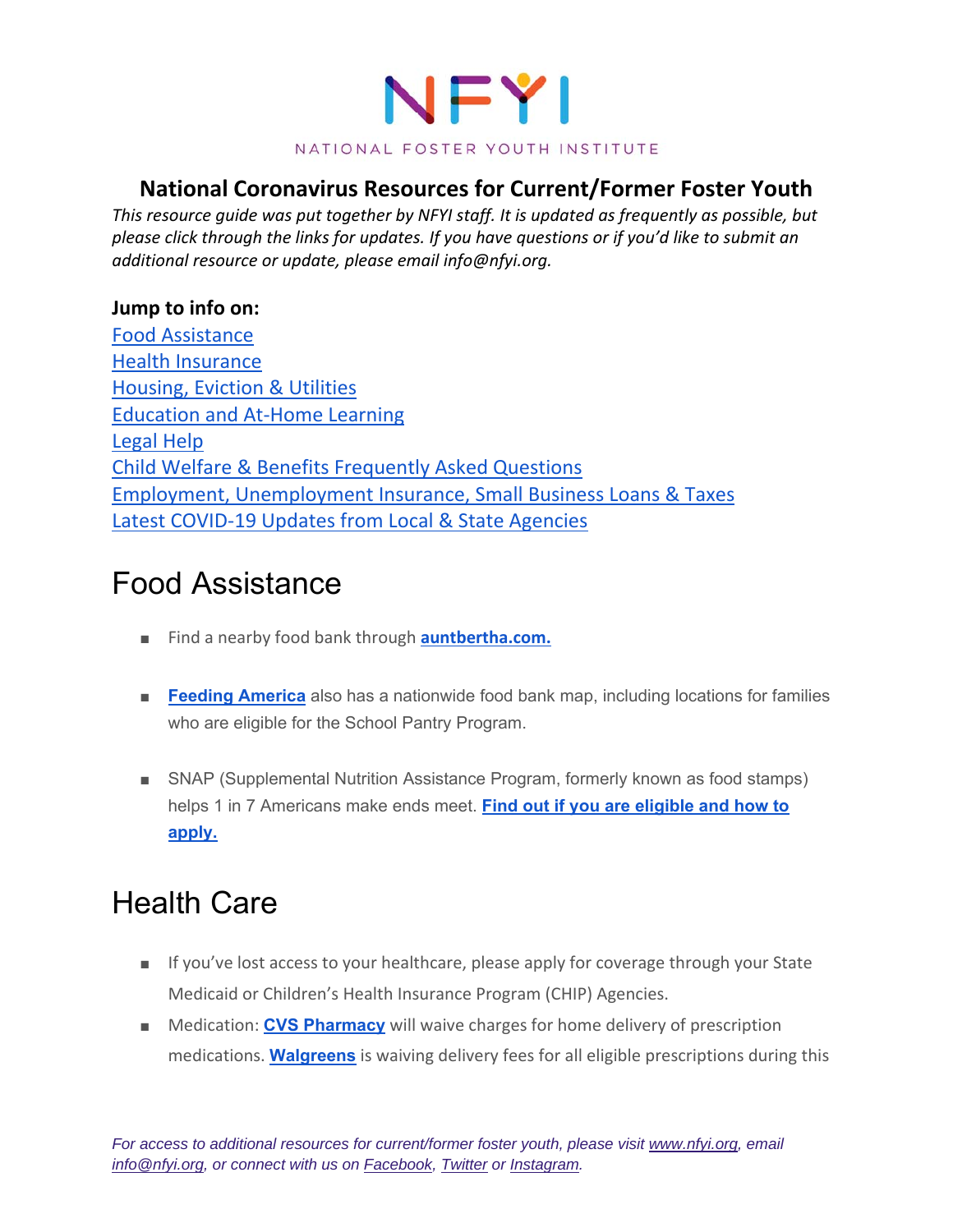

evolving situation and any purchase on Walgreens.com.

■ Take extra steps to protect yourself and each other by taking precautions advised by the **cdc.gov** and alert youth and other members of our community to **watch out for coronavirus treatment scams**.

### Mental Health

- **NAMI is maintaining a mental health helpline** to support those who are struggling with anxiety, depression, and stress due to the Coronavirus outbreak as well as sharing **useful tips** to cope during this time. Crisis Text Line is open 24/7; text NAMI to 741741.
- Substance Abuse and Mental Health Services Administration (SAMHSA) Disaster Hotline: 1‐800‐985‐5990 or text TalkWithUs to 66746

## Housing, Evictions and Utilities

- Unfortunately, at this time there is not a national moratorium on evictions for renters. Policies for stopping evictions vary by state, county and city. If you're unable to pay your rent because of coronavirus-related job loss, it's important that you research what's happening in your city so that you know your rights. You are also encouraged to let your landlord know what's going on and ask to negotiate a payment plan that works for you. And remember: even if your city has stopped evictions during the coronavirus crisis, that's only temporary. You will still be responsible for paying all rent that you owe. **Get more background and tips here.**
- The U.S. Department of Housing and Urban Development (HUD) **has authorized an immediate moratorium** on foreclosures and evictions until mid-May for single-family homeowners who are unable to pay their FHA‐backed mortgages amid the coronavirus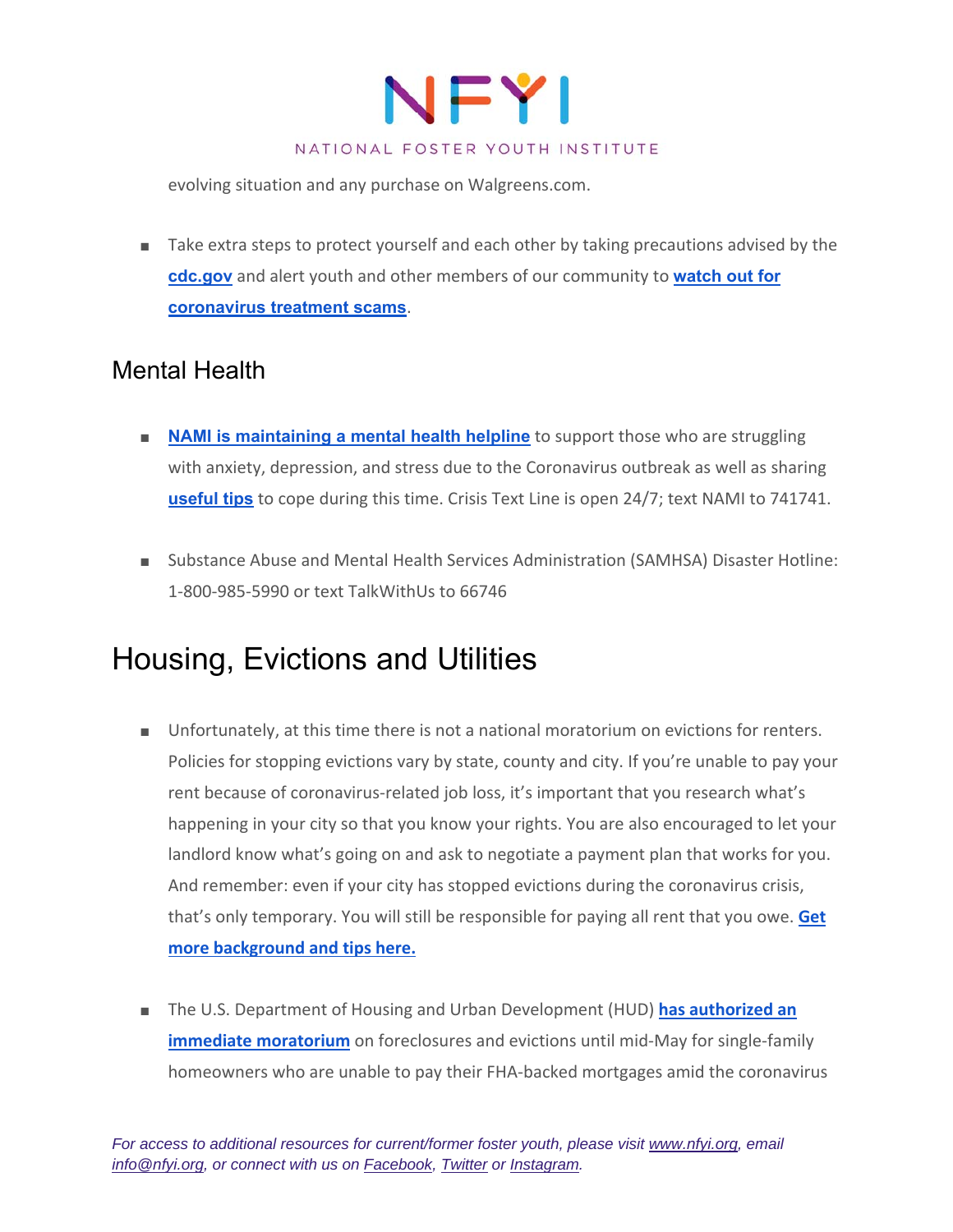

#### NATIONAL FOSTER YOUTH INSTITUTE

pandemic. Homeowners with loans backed by Fannie Mae and Freddie Mac will also be granted foreclosure relief.

### Student Housing

- Some foster youth who are in college and live on campus may have no home to go to when their college campuses close. If you are or know of a foster youth that is staying at a college dorm room that is going to be closed, please contact **Together We Rise** (**info@togetherwerise.org**) and they will provide help finding housing.
- U-Haul is offering 30 days of free self-storage to help college students who are currently housing insecure.
- If you are a student affected by COVID-19 and in need of emergency relief, contact the **Student Relief Fund**.

## Education & Learning At Home

### Technology & Internet Access

- A number of internet providers are offering free or reduced-price internet or data plans. Check in with the provider that services your area for details.
	- Charter is offering **free Spectrum broadband and Wi-Fi access** for 60 days to households with K‐12 and/or college students who do not already have a Spectrum broadband subscription. To enroll: 1‐844‐488‐8395.
	- **Comcast** also announced it would offer two months of free internet services to low‐income households in its service areas.
	- AT&T is waiving internet data overage fees for customers who have capped data plans.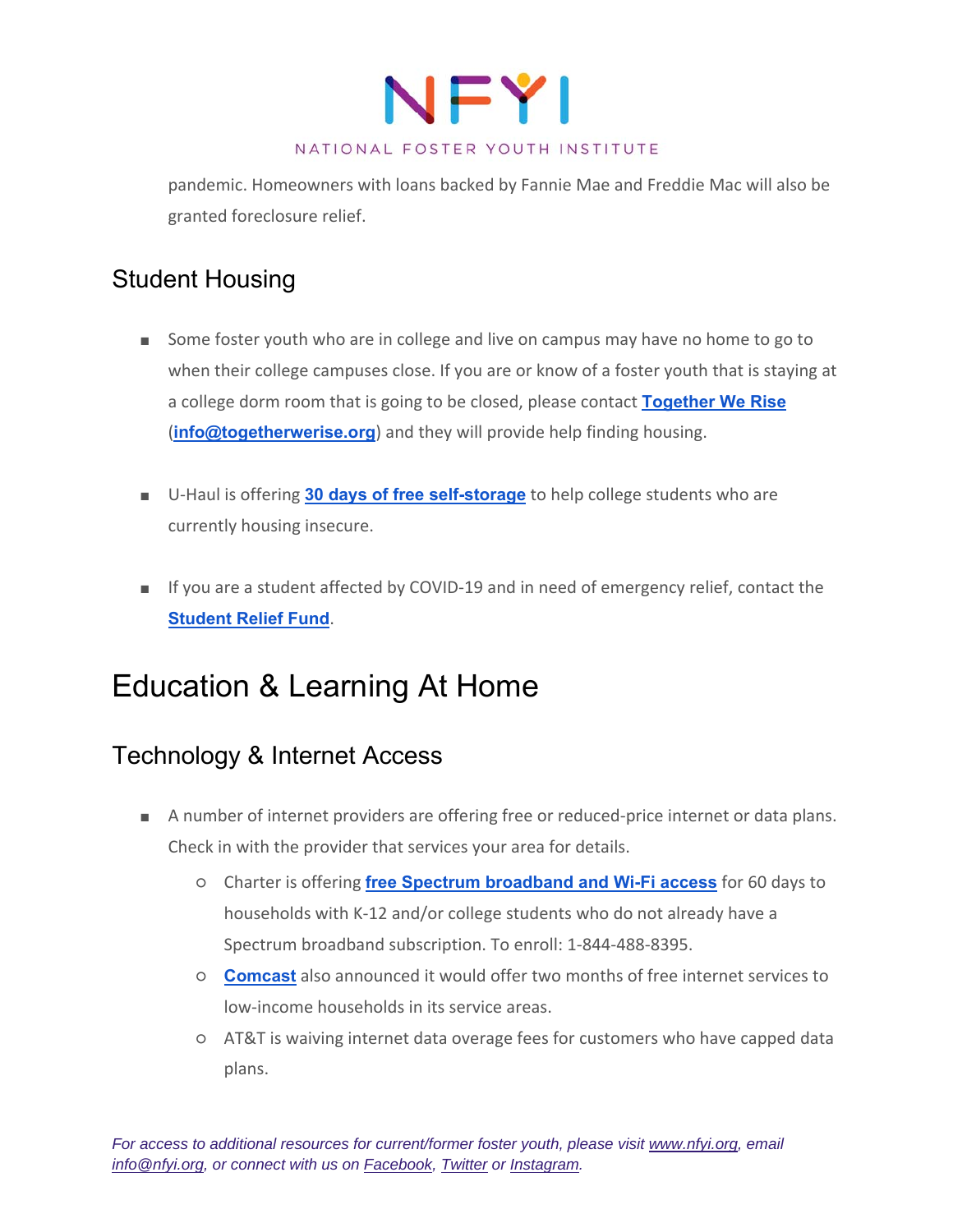

- Verizon is waiving any late fees and not terminating any service for the next 60 days.
- **T-mobile** announced current customers will have unlimited smartphone data, an additional 20GB of mobile hotspot / tethering service, and extra free data up to 5GB of data per month for the next 60 days.
- If you are, or were previously, in foster care and need a laptop for remote learning, email **One Simple Wish** at **info@onesimplewish.org**.

### Learning at Home Resources

- **MIND Research Institute** is offering no cost access to a free math instructional program for students in grades K‐8.
- **Bcholastic** is offering free, online learning experiences for kids of all ages.
- **Amazing Educational Resources** has compiled a comprehensive list of education companies offering free subscriptions due to school closings.

# Legal Help

- Free Legal Answers is a virtual legal advice clinic. Volunteer attorneys will not answer criminal law questions.
- **Family law resources** and how COVID-19 is affecting family law.

## Child Welfare & Benefits Resources

- **COVID-19 Online Training** for Foster Parents & Caregivers from Foster Club
- **COVID-19 Fact Sheet for Grandfamilies and Multigenerational Families**
- Despite the current public health situation, you still are entitled to your rights as a foster youth including access to medical care; right to contact family members, your county